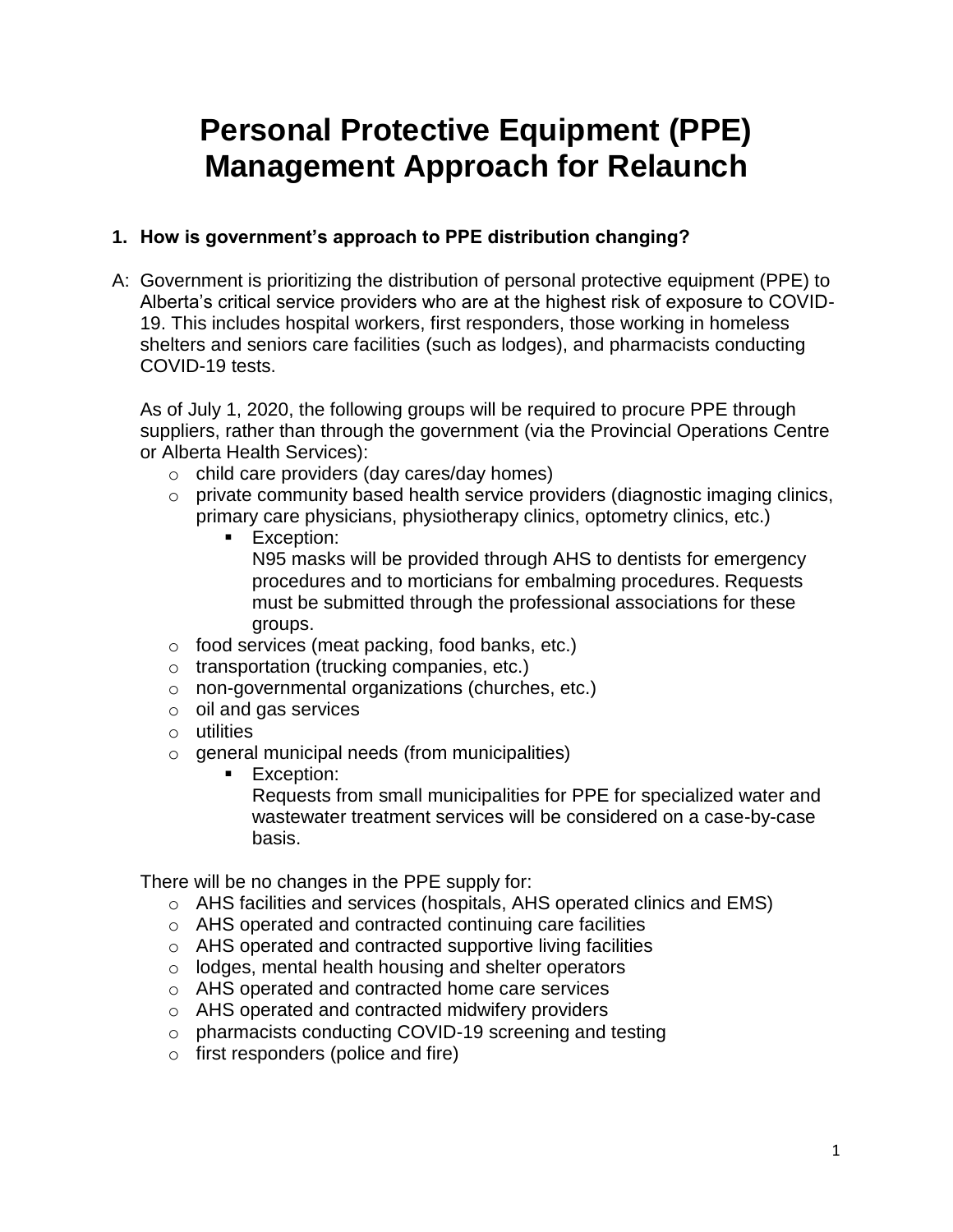PPE may be provided to an organization that is not on the PPE distribution list if there are emergent short-term issues, such as to ensure food security, for example.

# **2. Why is government changing its approach now?**

A: Even though the global supply chain of PPE has been under pressure over the last several months due to increased demand, the supply of PPE is increasing as more companies around the world are producing PPE products. Therefore, PPE is becoming more available on the open market.

As Alberta moves forward with relaunch, the need for PPE to protect Albertans continues and the safety of our health-care workers is paramount.

This approach will ensure we continue to have an adequate supply of PPE for front line service providers and help protect our most vulnerable, including Albertans in continuing care facilities.

#### **3. Why is the government doing this now as Alberta enters relaunch and many of these organizations and businesses will need PPE to resume operations?**

A: The approach used by the province in the emergency response phase is not sustainable as we enter the recovery phase and re-open our economy so a different approach is required now. Many businesses are able to implement other effective control measures instead of using PPE, as indicated in the [Workplace Guidelines](https://www.alberta.ca/assets/documents/covid-19-workplace-guidance-for-business-owners.pdf)  [for Business Owners.](https://www.alberta.ca/assets/documents/covid-19-workplace-guidance-for-business-owners.pdf) Isolating the hazard and changing behaviour can be key controls to support reopening.

However, as we move forward with relaunch, we know that many businesses and organizations continue to need access to PPE to safely reopen and resume operations.

That's why we are providing information on PPE suppliers on the Alberta BizConnect webpage [\(https://www.alberta.ca/biz-connect.aspx\)](https://www.alberta.ca/biz-connect.aspx) to help organizations and businesses source their own PPE.

The global supply of PPE has been limited over the last several months, with the supply chain under pressure. With more companies now developing PPE products and supply increasing, availability has increased. Alberta businesses have more options to source their own appropriate PPE products.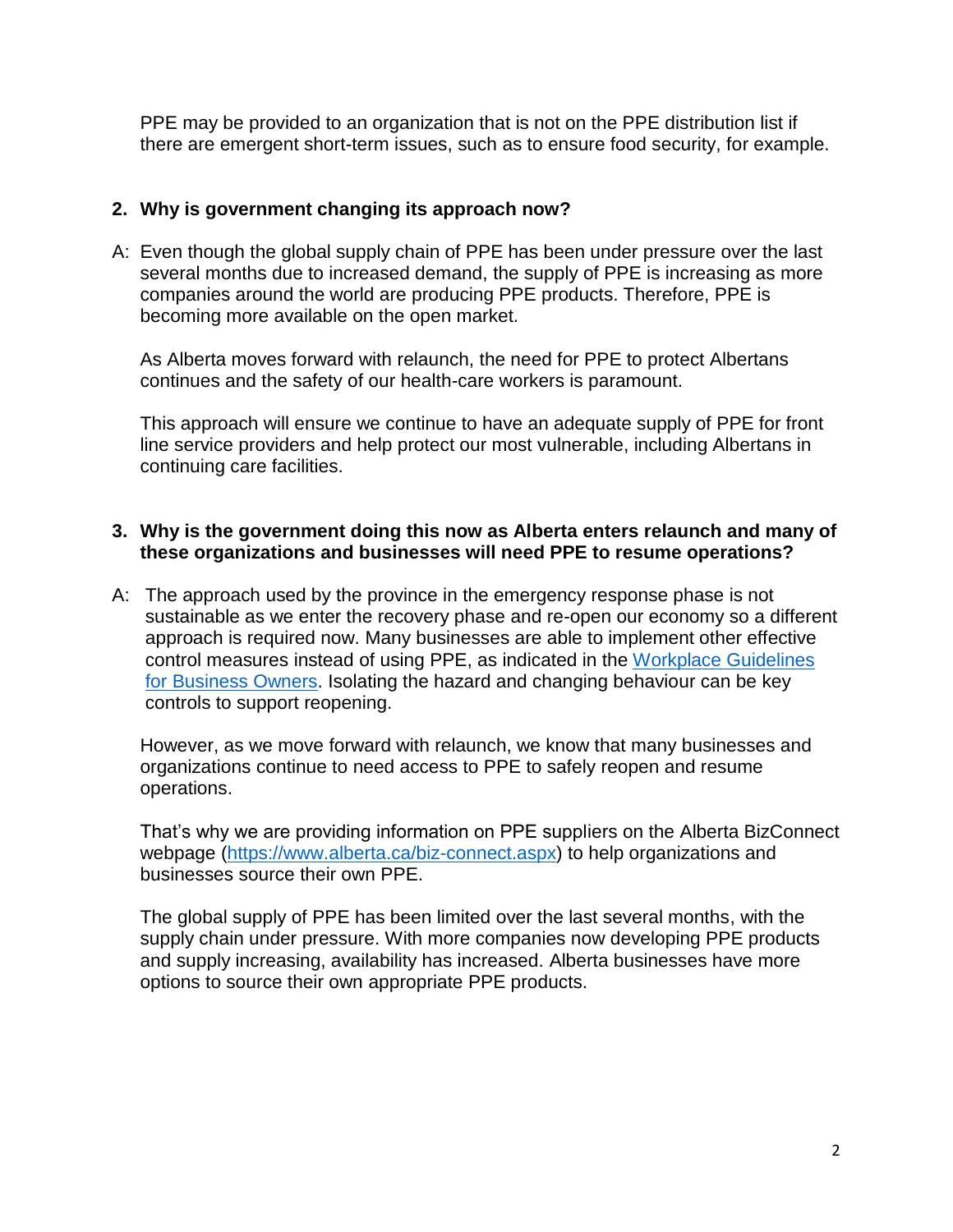#### **4. What is government doing to support organizations and businesses in accessing PPE?**

A: Businesses and organizations that have already received PPE from the Provincial Operations Centre or from Alberta Health Services will be able to continue to access PPE until June 30, 2020 at market prices. Access will be subject to availability.

This timing will help support organizations and businesses to become or remain operational while they secure their own PPE suppliers.

Information on PPE suppliers is available on the [Alberta BizConnect webpage](https://www.alberta.ca/biz-connect.aspx) to help organizations and businesses secure their own PPE.

# **5. Will First Nations be able to access PPE from government?**

A: First Nations will be able to access PPE from the Provincial Operations Centre (AEMA), for a fee, subject to availability, until August 31, 2020. The PPE distribution will be co-ordinated with Indigenous Services Canada.

# **6. Will the POC and AHS accept new requests for PPE from businesses and organizations that have already received PPE?**

A: For businesses and organizations that have accessed PPE from the POC or AHS, new orders will be filled until June 30, 2020, subject to availability and for a fee.

The Government of Alberta will not supply PPE to organizations outside of the defined list as of July 1, 2020. PPE may be provided to an organization that is not on the PPE distribution list if there are emergent short-term issues, such as to ensure food security, for example.

# **7. For businesses and organizations that have not received PPE from government, will new requests for PPE be accepted?**

A. For organizations that have not accessed PPE from the Provincial Operations Centre or Alberta Health Services, it is recommended that they source PPE supplies independently through the supply chain.

The Government of Alberta will not supply PPE to organizations outside of the defined list as of July 1, 2020. PPE may be provided to an organization that is not on the PPE distribution list if there are emergent short-term issues, such as to ensure food security, for example.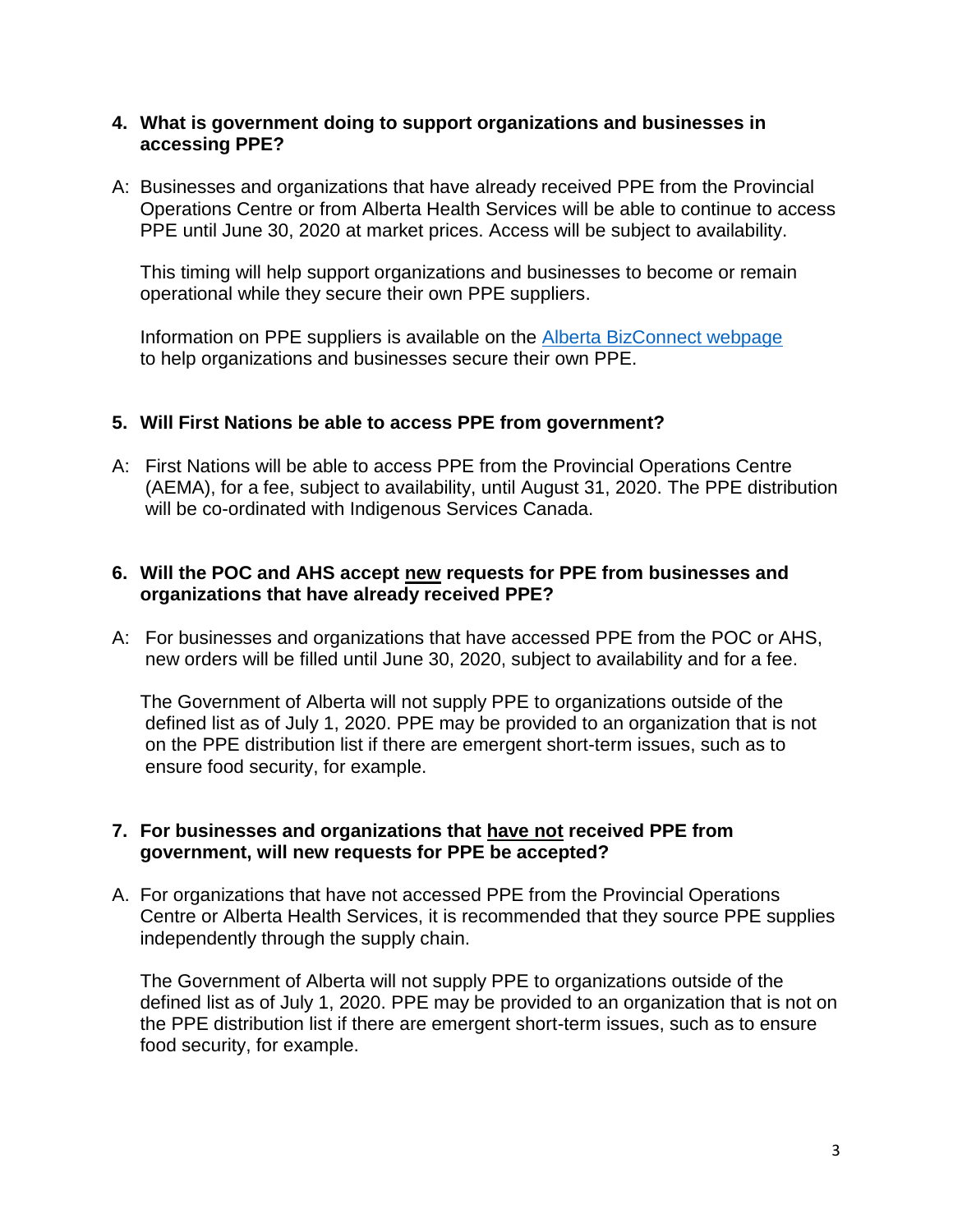### **8. Will government fulfill outstanding requests for PPE that have already been submitted?**

A: Businesses or organizations that have already received PPE from the POC and have submitted requests for additional PPE may be able to access PPE at market price, subject to availability.

# **9. Where can organizations and business get information on how to access PPE?**

- A: Information is available on the [Alberta BizConnect webpage.](https://www.alberta.ca/biz-connect.aspx) Once businesses have assessed the need for PPE, they can also visit the following procurement websites that may be able to link them to PPE suppliers:
	- o [Rapid Response Platform Canada](https://www.rrpcanada.org/#/)
	- o [ATB Nexus](https://nexus.atb.com/products/list/)

The Government of Alberta will continue to monitor developments and provide more information as it becomes available.

# **10.The government has listed two potential contacts for PPE supplies on the Alberta BizConnect website. Will the government be providing information on more suppliers?**

A: Businesses and organizations are responsible for making their own decisions on PPE supplies, and we recommend implementing other control measures (as noted in the guidelines for reopening. Numerous organizations are taking action to make supplies of PPE available. The Alberta government will continue to monitor developments and provide more information as it becomes available.

# **11.Who can businesses and organizations contact for more information (e.g. on outstanding requests/new PPE fees)?**

- A: Information is available on the [Alberta BizConnect webpage.](https://www.alberta.ca/biz-connect.aspx) Once businesses have assessed the need for PPE, they can also visit the following procurement websites that may be able to link them to PPE suppliers:
	- o [Rapid Response Platform Canada](https://www.rrpcanada.org/#/)
	- o [ATB Nexus](https://nexus.atb.com/products/list/)

For details on existing PPE requests, businesses and organizations can:

- contact the Provincial Operations Centre at: [MA.PPESupport@gov.ab.ca](mailto:MA.PPESupport@gov.ab.ca) or check the status of your [order online](https://xnet.gov.ab.ca/ppe/order-status), or
- email Alberta Health Services at: [ppe@ahs.ca](mailto:ppe@ahs.ca)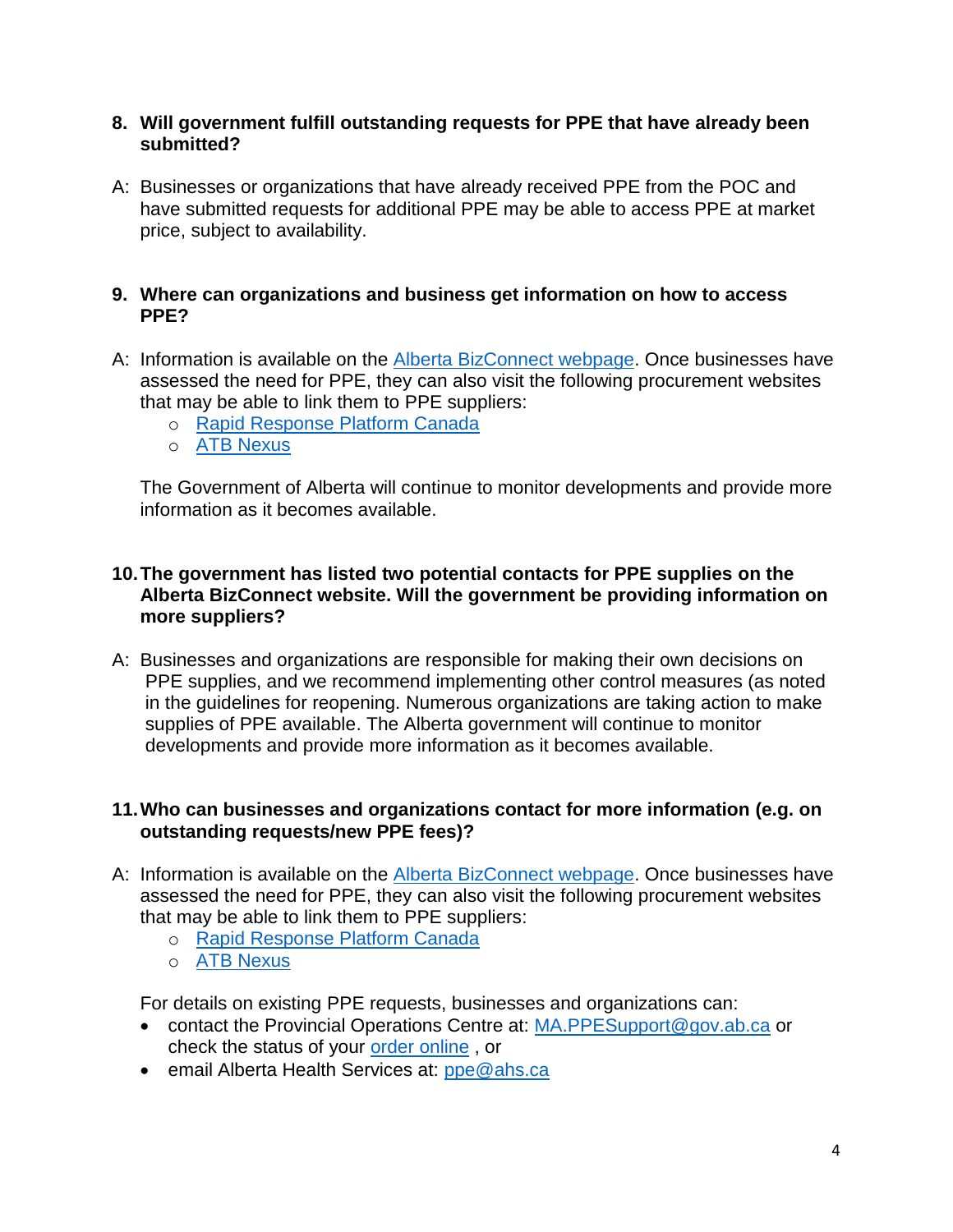Businesses and organizations can contact Alberta BizConnect for more general information at [bizconnect@gov.ab.ca.](mailto:bizconnect@gov.ab.ca)

# **12.Where can organizations and businesses find out how much the PPE from government will cost?**

A: Pricing information for PPE will be available on the Alberta Emergency Management Agency webpage at: [https://www.alberta.ca/alberta-emergency-management](https://www.alberta.ca/alberta-emergency-management-agency.aspx)[agency.aspx.](https://www.alberta.ca/alberta-emergency-management-agency.aspx) Prices may be revised after June 30, 2020.

# **13.How is the government determining market prices for PPE?**

A: The price of each item of PPE provided by the Provincial Operations Centre and Alberta Health Services has been determined based on the average observed market prices in mid-May. These prices will remain consistent until June 30, 2020 when they may be revised to reflect current market rates.

# **14.How will organizations and businesses be expected to access PPE that is in high demand when supplies are limited (e.g. N95 masks)? Won't they have difficulty doing this without government's support?**

A: We recognize that the COVID-19 pandemic and the need for PPE worldwide has put the global supply chain under pressure.

However, with more companies now developing PPE products and supply increasing, availability continues to increase. As the supply chain begins to expand, Alberta businesses have more options to source their own PPE products, as appropriate.

We are providing information on PPE suppliers on the Alberta BizConnect webpage to help organizations and businesses secure their own PPE.

# **15.Why is government providing N95 masks to dentists only for emergency services and not for regular operations? Won't that put dental staff and patients at risk?**

A: N95 masks are one of the types of PPE that are extremely limited in the market. We are supplying these masks for the emergency dental services that are required for Albertans. For regular operations, dentists will be opening when they believe they can effectively address their occupational health and safety needs through procuring their own PPE supplies.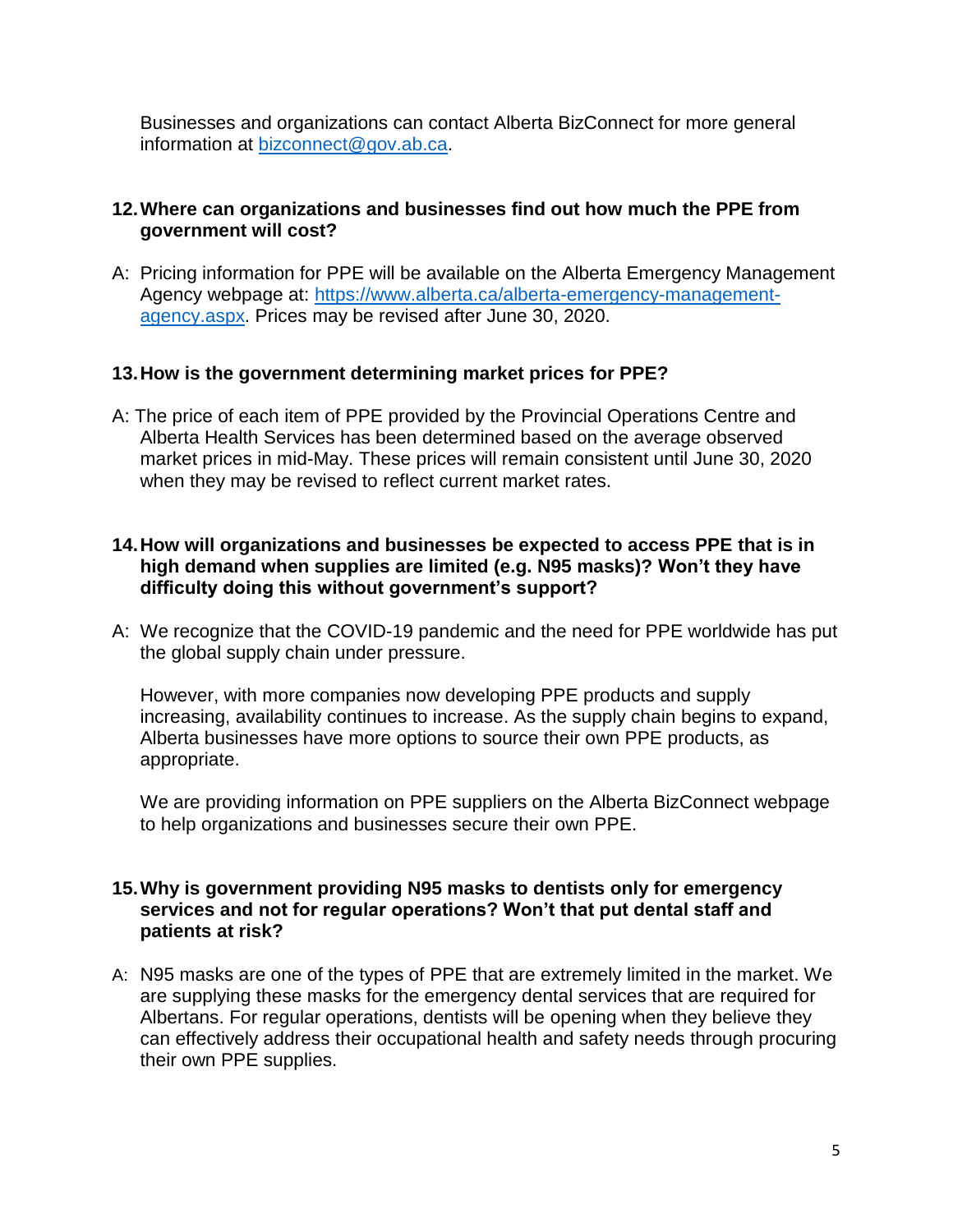#### **16.Is the government now restricting PPE distribution because it provided PPE to other provinces last month?**

A: Alberta was able to send surplus procedural masks, gloves, goggles and ventilators to B.C., Ontario and Quebec, while maintaining supply for Alberta's health-care system, at that time.

As part of the COVID-19 pandemic response, government helped meet an immediate need by providing PPE to some non-Alberta Health Services (AHS) facilities, such as pharmacies, disability service providers, social service and civil society groups, and independent medical clinics.

With more companies developing PPE products and supply increasing, Alberta businesses now have more options to source their own PPE products, as appropriate, while government can focus on the most vulnerable populations.

Alberta's approach to empower businesses to address their own operational health and safety concerns for relaunch aligns with other jurisdictions including Quebec, Ontario, B.C. and Manitoba. These provinces are also restricting their medical-grade PPE supply to front line healthcare workers.

#### **17.Why did government spend money to advertise the PPE contribution to other provinces?**

A: The donation of surplus PPE and ventilators to other provinces demonstrated Albertans' support for all Canadians during this pandemic. It was important to inform people in other provinces of that support.

The advertising strategy employed a cost effective means of delivering this message.

Less than \$20,000 was spent on social media ads that reached an audience of over 2 million people across the country.

The Alberta government has undertaken similar advertising strategies during this pandemic, to inform people impacted by specific decisions and announcements.

Engagement levels with the ads were relatively high, indicating that people in other provinces were interested and the announcement resonated with other Canadians.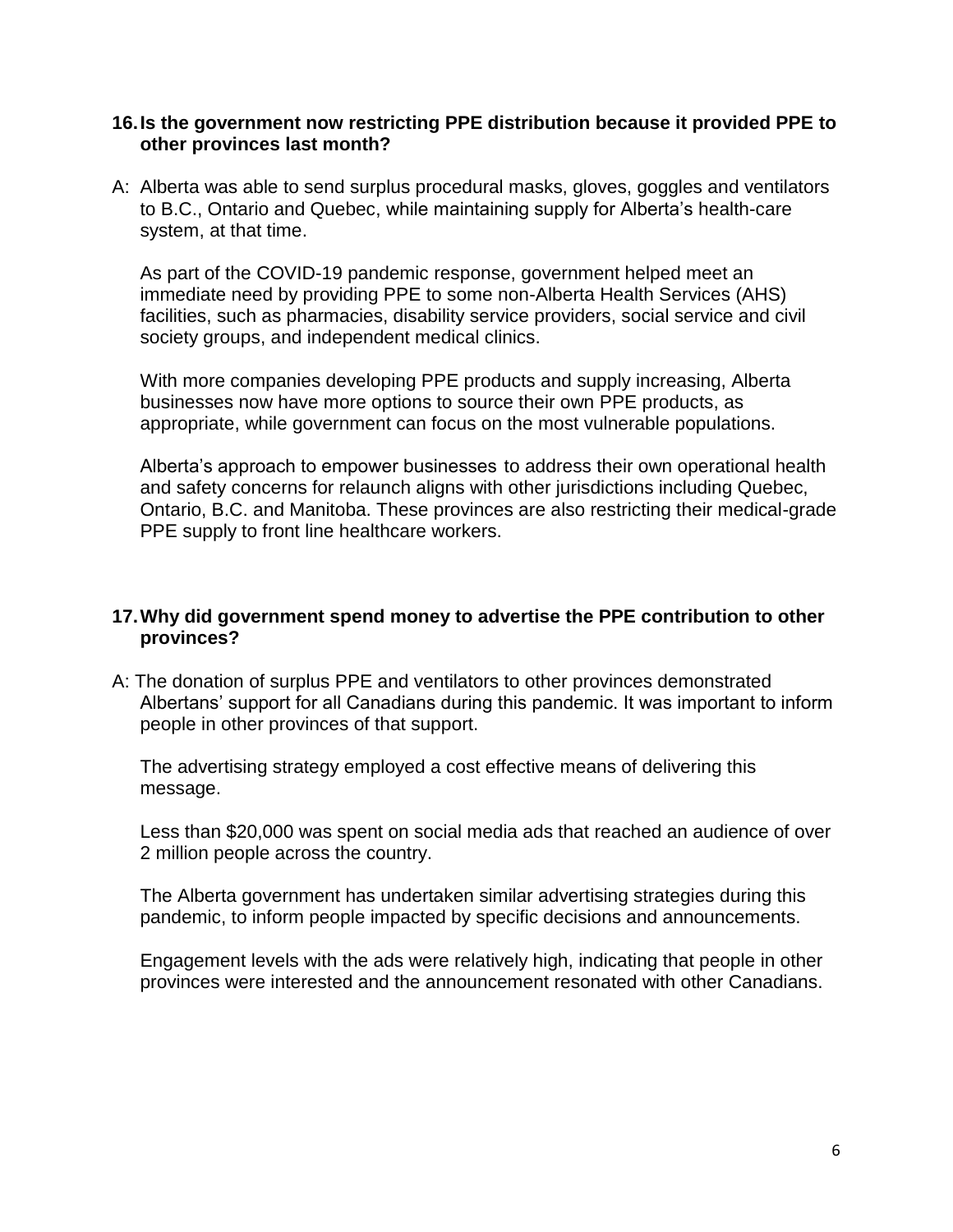- **18.Government's recommended guidelines for child care centres say that staff should wear masks when interacting with children for prolonged periods (e.g. when changing a diaper or feeding). Now government is no longer providing these masks for free. Won't that put staff and children at risk?**
- A: Child care centres will be required to source their own PPE supply, as will other businesses. Child care centres and other businesses and organizations that have already received PPE from the Provincial Operations Centre can continue accessing supplies subject to availability and for a fee, until June 30, 2020. This timing will help support these groups as they transition to other PPE suppliers.

#### **19.Why is the government not continuing to provide PPE to food industries? Is there a concern that this may impact food supply/food security (e.g. meat packing plants affected by recent outbreaks)?**

A: When there is a short-term emergent need, the government will still provide PPE for organizations at market price.

PPE may be provided to an organization that is not on the PPE distribution list if there is a critical need.

#### **20.How many requests for PPE has the government received to date from nonhealth organizations and businesses?**

A: The Alberta Emergency Management Agency has received more than 4,000 requests for PPE. This does not include requests made to AHS.

# **21.Assuming that the demand for PPE exceeds government's supply, how will government determine which requests for PPE get fulfilled?**

A: The Government of Alberta is working quickly to fulfill requests. Given the volume of requests, the availability of items and the need to fulfill priority orders, we are unable to fill all requests at this time.

# **22.What happens after June 30th? Will organizations and businesses still be able to purchase PPE from the government?**

A: As of July 1, 2020, organizations and businesses will be expected to independently secure their own PPE through the supply chain.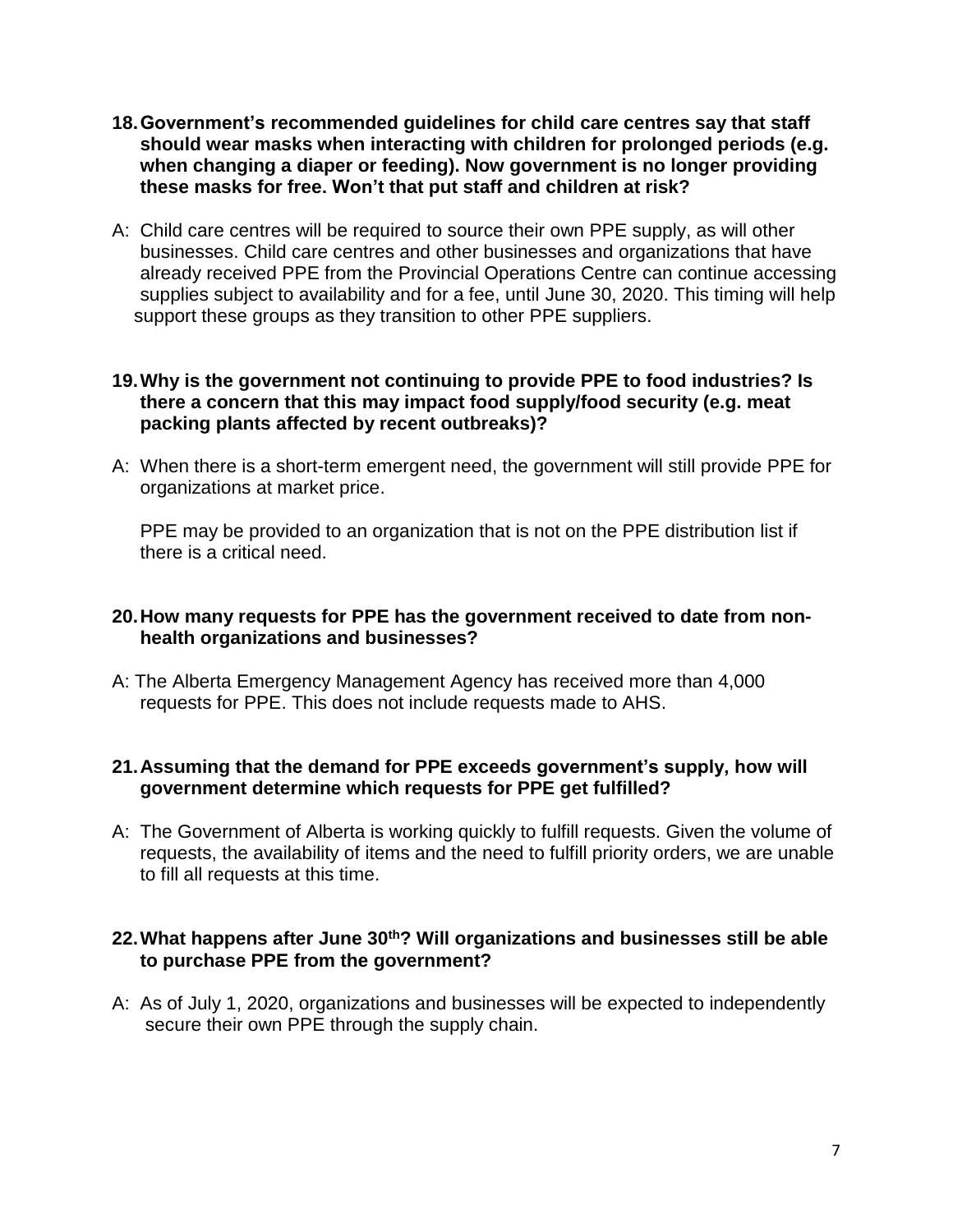# **23.How does this fit with the Masks for All Albertans initiative?**

A. This PPE distribution is separate from government's program to provide non-medical masks to Albertans. We expect to receive the non-medical masks in a couple weeks and distribution details will be provided when the program is ready to be launched.

# **24.Government is no longer providing PPE to community physicians and nurse practitioners for free. How are they different from other doctors and nurses?**

A: Community medical clinics are private businesses required to provide OH&S supplies to their employees just like all other small businesses in Alberta. Those Physicians and Nurse Practitioners who are employees of, or under contract to, AHS will continue to get PPE from AHS as part of their AHS roles.

# **25.Does this apply to community physicians and nurse practitioners that are conducting COVID-19 testing?**

A: COVID-19 testing to date has been primarily occurring in AHS assessment centres and AHS has been providing PPE. We are exploring options to enable expanded testing in community settings and PPE needs will be considered.

#### **26.What about nurse practitioners in long-term care facilities (given that on May 4, government announced changes to the nursing home regulations to allow nurse practitioners to act as primary care providers in nursing homes, admitting and assessing residents, and offering follow-up care)?**

A: Long-term care facilities will continue to receive PPE. Nurse practitioners providing direct resident care or working in resident care areas, such as licensed long-term care or designated supportive living facilities, will be provided the necessary PPE by the facility they are working in.

# **27.Why are morticians able to obtain N95s for embalming procedures? How do morticians access PPE?**

A: Due to the potential exposure to COVID-19 for morticians, the need for medicalgrade masks is critical. Protecting Albertans is key as we move to relaunch, and there are challenges in obtaining N95 masks at this time for front-line workers. These requests must be submitted through the appropriate professional association to the Provincial Operations Centre, which sources the PPE through Alberta Health Services.